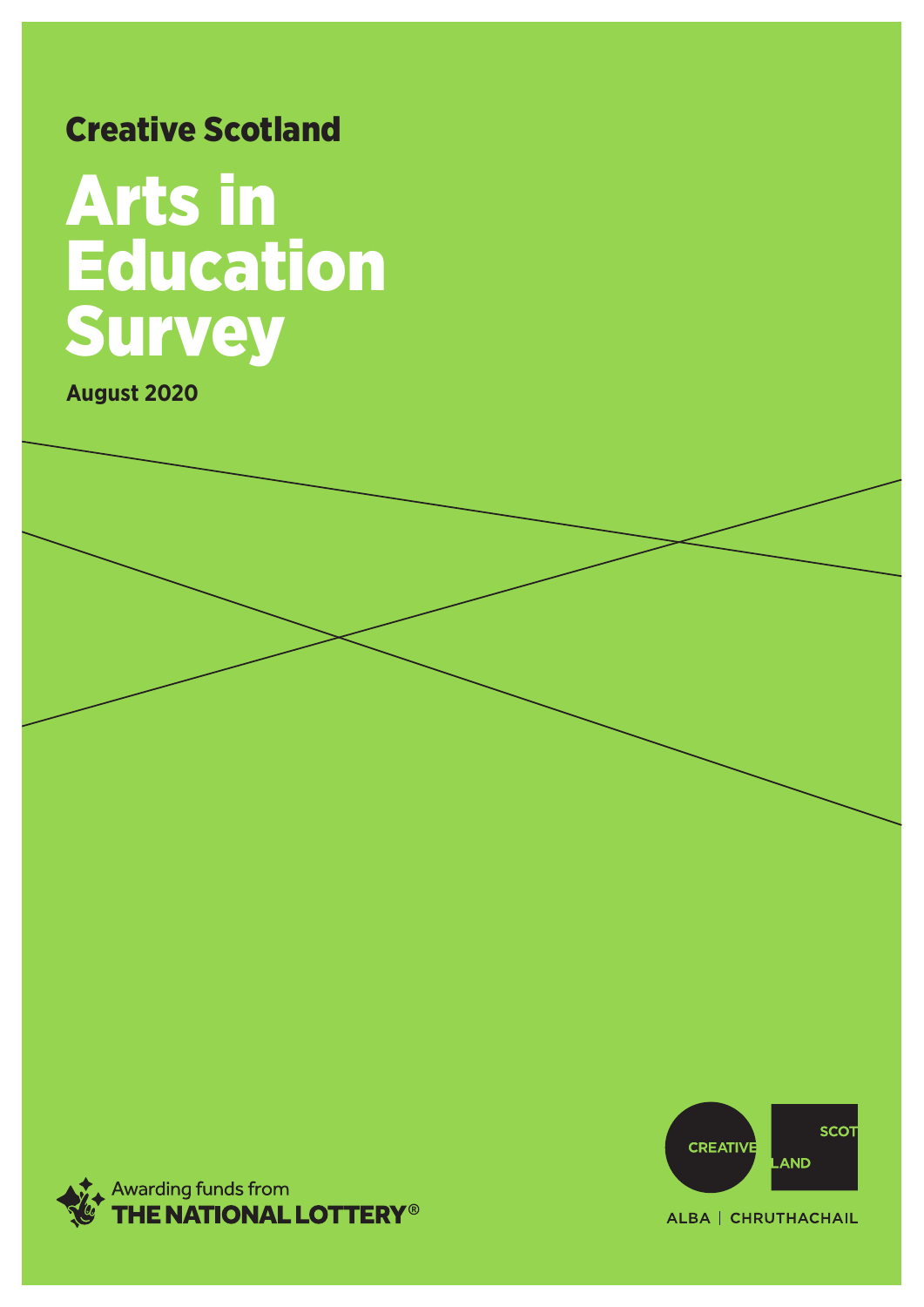### Introduction

**1.1** Due to the impact of COVID-19, there have been many changes in Scotland's Youth Arts & Education landscapes, both respectfully and in how they intersect. Creative Scotland's Creative Learning & Young People Team - in partnership with colleagues from the Arts and Education sectors - set up a survey to gain an overview of where arts providers are playing a role in supporting learning within formal education, community and family settings.

**1.2** Creative Scotland recognises the recommendations made by the Children & Young People's Commissioner for Scotland in their **[COVID-19 Independent Children's Rights](https://cypcs.org.uk/coronavirus/independent-impact-assessment/)  [Impact Assessment](https://cypcs.org.uk/coronavirus/independent-impact-assessment/)**, and that action is required in order to 'maximise all opportunities for children to enjoy their rights to rest, leisure, recreation and cultural and artistic activities and address structural inequalities that constrain these rights.'

**1.3** The survey ran from 3-21 August 2020, and sought to provide us with a better understanding of where the arts are well-placed to work with education and learning partners in light of the COVID-19 pandemic. We wanted to establish how best to support children and young people's access to artistic, cultural and creative opportunities during COVID-19 recovery, and where further support and advocacy could help to build capacity.

**1.4** The survey focused on the short term (academic year 2020/21) and was not intended to be a detailed statistical survey. Instead, it was intended as an opportunity to gain an overview of what has happened and what is currently happening in the wake of the pandemic, and to advocate for what support is needed going forward.

1.5 We had 222 responses to the questionnaire from a mixture of individuals and cultural organisations.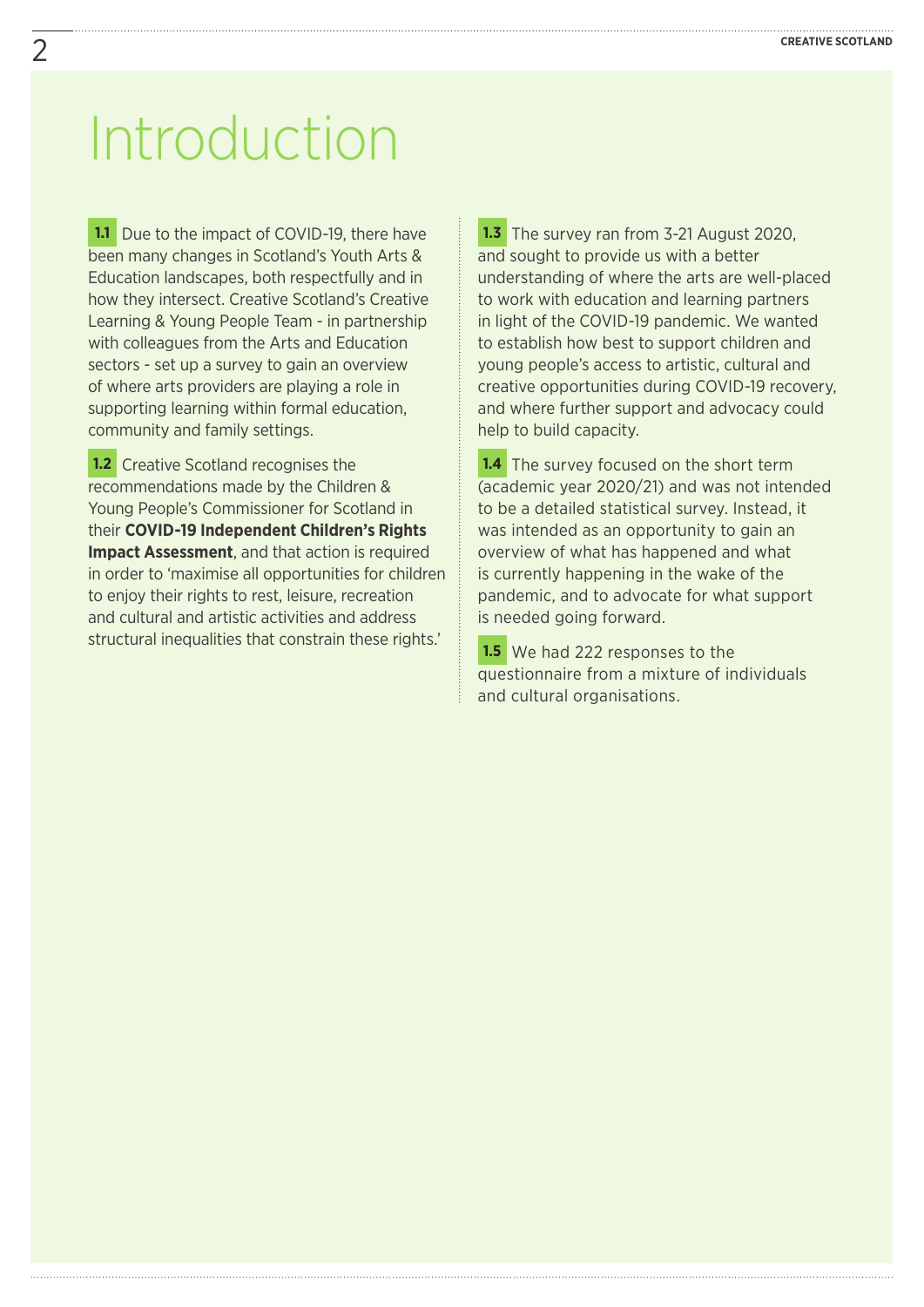### Summary of Key Findings

### **2.1 Impact of COVID-19**

COVID-19 and its wider impact has created a shift change for most organisations and practitioners working within the Arts sector, many transitioning from face to face activity to working predominantly online. While this has presented myriad challenges, it has also allowed some practitioners to experiment with new ways of working and opened up interesting opportunities.

There has also been a significant drop-off in terms of children and young people being involved in creative activity. The speed at which changes have happened has left workers and participants struggling with new working situations.

### **2.2 Disparity between aspirations and what is currently achievable**

The survey results detail many positive approaches and much potential despite the challenging current context. However, there appears to be a discrepancy between aspirations and the reality of the current situation. What most respondents identified as potential deliverables are largely dependent on certain needs being met.

Changes have come at a cost in terms of lost income and work opportunities for practitioners. There has been considerable negative impact on mental health reported for practitioners and participants alike, as well as the severance of relationships and connections which are so fundamental to all our health and wellbeing.

The needs that are most apparent from responses are threefold. Understandably, both training and funding are high in most respondents' priorities. There is also a demonstrable desire to connect more strongly with the Education sector as a whole:

#### **1. Training Need**

Several organisations highlighted the need for further training, to be delivered through different methods. This should support a digital pivot and help ensure child safety remains paramount in all delivery settings.

#### **2. Funding Need**

Funding is key to the development of proposed plans. However, risk to project delivery is higher than it would be under normal ccircumstances. Therefore making the case to potential funders for financial support becomes more complex.

### **3. Networking Need, specifically with the education sector**

There is a clear desire for more links, networking and sharing of good practice between arts organisations and practitioners, though a more demonstrable aspiration from respondents was for the arts sector to have closer links to the education sector, from local connections with schools and early years settings to influencing at a policy level.

Arts education practitioners are committed to working in partnership with school and community settings for the benefit of children and young people. The number of projects planned for academic year 2020/21 as communicated in survey responses, despite current working environments and challenges, demonstrates this commitment. There is a rich resource present and waiting for schools, authorities and the education sector to connect with.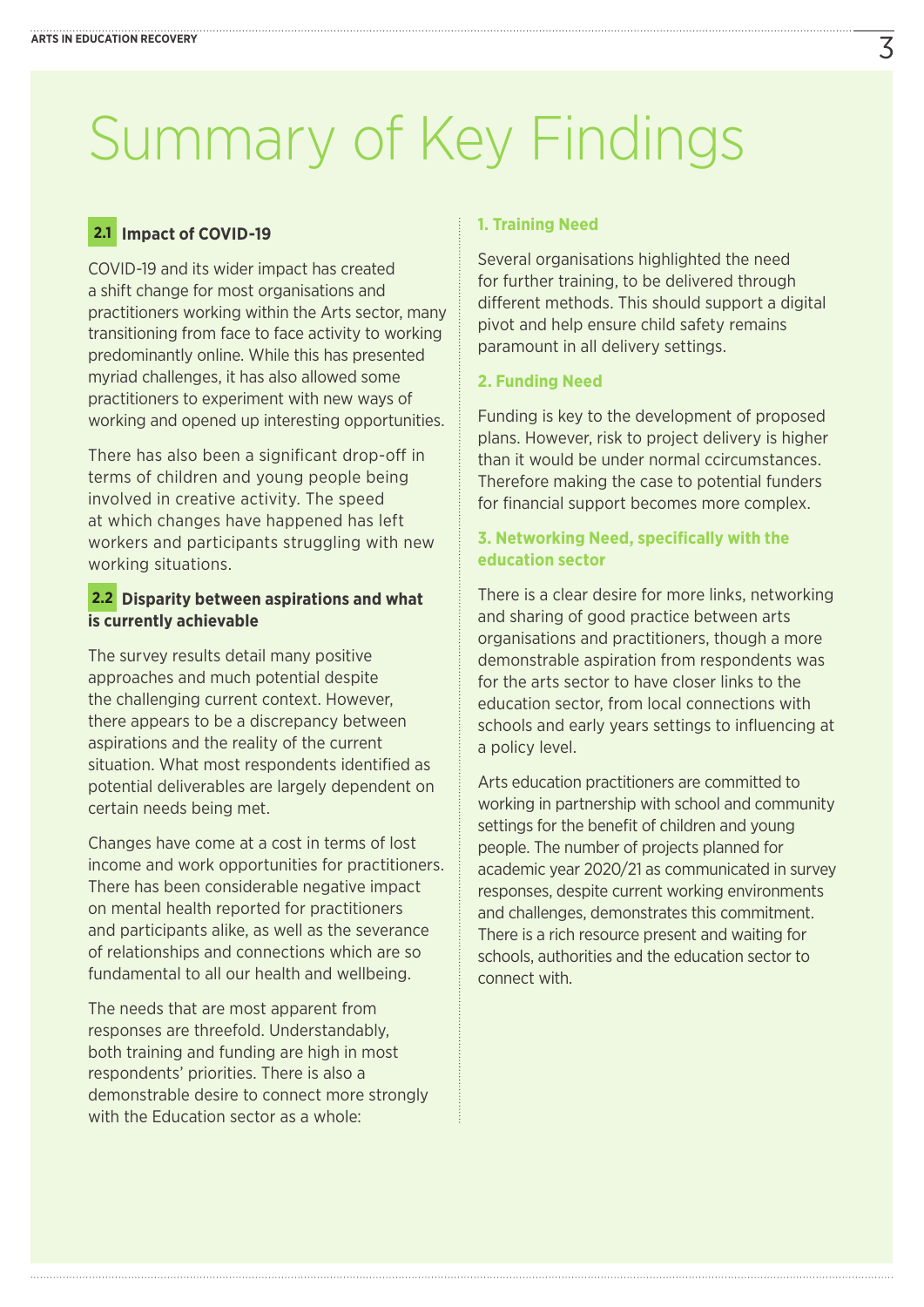#### **2.3 Constantly evolving landscape**

With this survey, we set out to gain a snapshot of where arts and education were intersecting and what the impact of COVID-19 had been at that point in time. As the survey ran through August 2020, the information contained is now almost certainly out of date now that schools are back. However, many restrictions remain in place throughout the country and particularly affect performance and group-based activities.

As restrictions lift and tighten within Scotland and the wider UK, it is difficult to map the trajectory of when either the Arts or Education sector will return to 'normal'. However, these survey results highlight some important considerations around the needs of the sector to adapt to ensure the continuation and expansion of quality provision of arts education in both formal and informal settings.

### Overview of Respondent Practice

**3.1** Respondents were asked to supply an overview of their practice, noting whether they are an organisation or individual practitioner. 204 respondents completed this question and were evenly split, with just over half (51%) responding on behalf of organisations and the remainder responding as individuals.

**3.2** Responses were received from a range of organisation types and sizes. These included arts organisations and venues, such as theatres or multi artform organisations (including Creative Scotland Regularly Funded Organisations) that have dedicated learning and education programmes. There were also responses from development organisations, public sector ALEOs (Arm's Length Organisations), and a mix of charitable and non-charitable organisations.

**3.3** Those responding on their own behalf represented teachers, freelancers, practitioners, and students amongst others.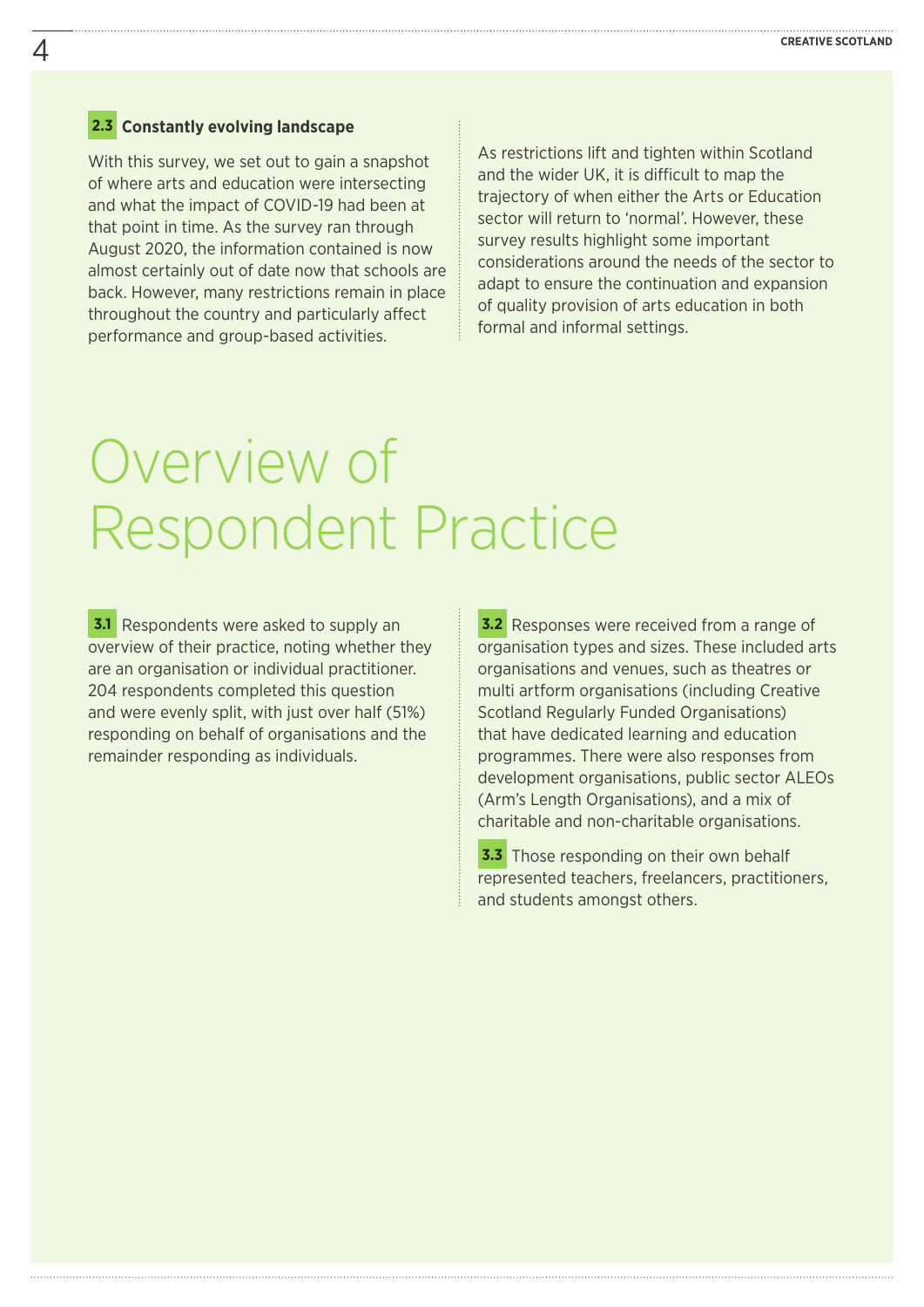# COVID-19 Issues and their Impact

**4.1** Respondents were asked 'How have you as an organisation/individual been affected by COVID 19 issues and their impact?' 164 responses were received.. Almost every respondent agreed that their work had been impacted to some extent. For individuals, work for some freelancers has ceased and alternative methods or opportunities had to be pursued, in some cases, working outwith education.

*" Initially all my freelance work was cancelled or postponed, as much of it was based in schools. Over time, opportunities to work differently arose including developing short films of workshops and using zoom and outdoor spaces."*

*"My youth music project has to stop face to face weekly sessions. For me, it's difficult to not be on site with participants every week - for me personally it was a highlight of my week and seeing the community we created have to cease meeting was really disheartening. I obviously also lost pay as did my colleagues."*

*"All teaching work has moved online. This has meant retraining, investment in hard and software (all self-funded as time critical). Adapting my own practice and supporting students into online tuition has been exhausting…"*

The biggest impact has been the move to predominantly working online, the drop-off of young people being involved, and the need to change the way projects are delivered. The speed at which this happened left some organisations and individuals struggling with the changed working situation.

**4.2** The challenge of self-isolation and lockdown has also impacted upon individuals emotionally, with concerns around returning to work. Some respondents also mentioned challenges to mental health for both practitioners and young people.

*" I cannot see or teach pupils either online or face to face. Social distancing and self-isolating at home has been very challenging emotionally and I'm afraid that when I return to face to face teaching, the pupils won't respond / engage as they will have been affected emotionally by selfisolating at home."*

**4.3** The key challenges for organisations come from the temporary closure of buildings and/ or the abrupt cancellation or postponement of activity. In many cases, this has resulted in children and young people being left without formal creative education. Some organisations mentioned that more than 50% of their young people had dropped off creative programmes since lockdown.

*" Our entire 2020/21 output has been cancelled thus far. This has impacted over 500 young people that were intending to participate in one of our residential programmes. We have also cancelled all of our YMI delivery in this year thus far, affecting 100s more young people."*

*" We have stopped all classes and performances. This has left children without tutor led creative work, and a loss of creative projects they had previously been working on. This has also led to a huge loss in income personally and professionally."*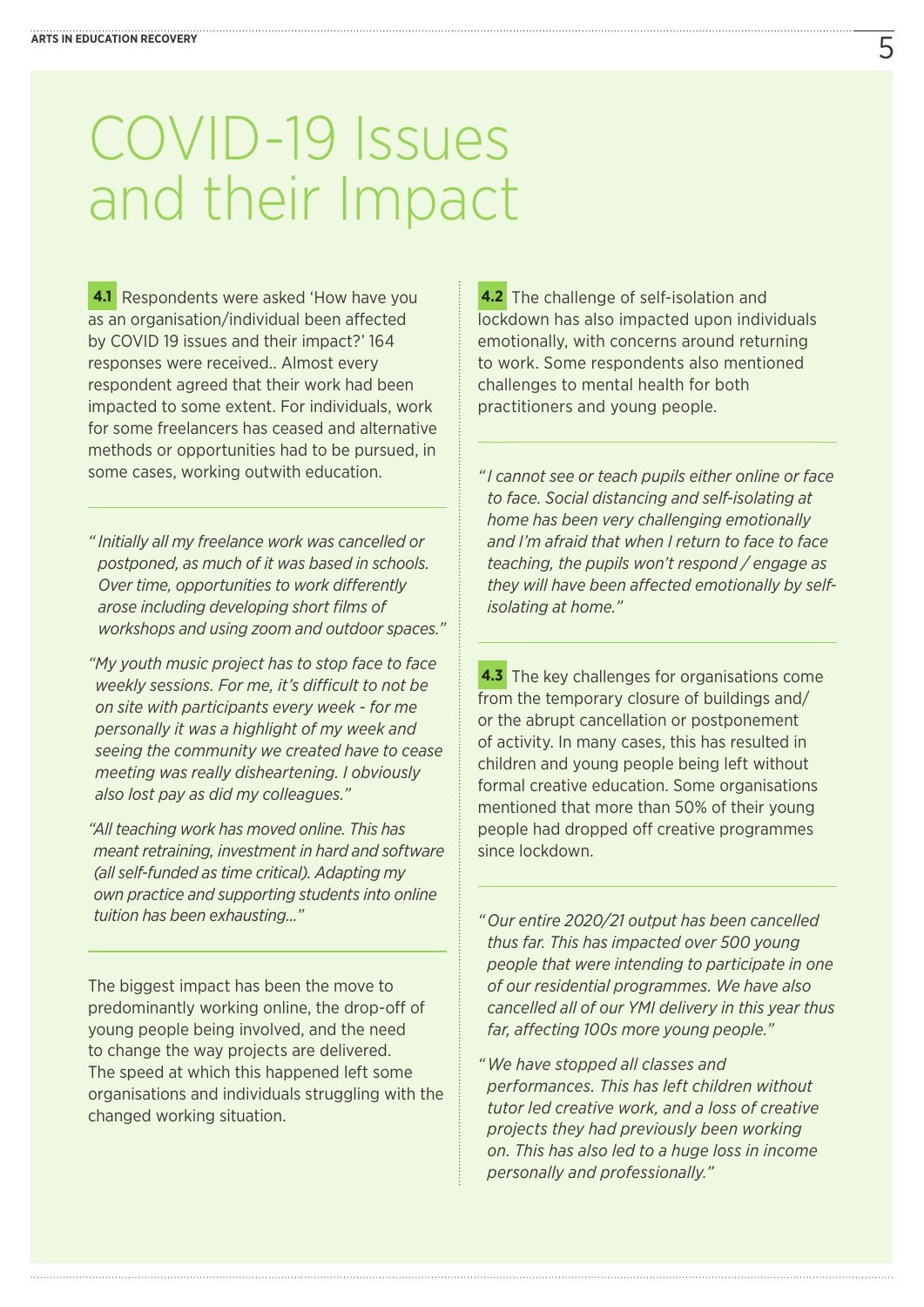**4.4** Closure and a lack of activity also presented financial implications for organisations due to loss of income. This was especially true for individuals and freelancers, who faced an almost immediate loss of income.

*" The pandemic has hit us hard, turning off our income generation streams overnight (around 70% of our income is earned). We've been doing everything we can to retain income, raise funds and reduce outgoings…"*

**4.5** However, some groups strongly felt that despite the difficulties and challenges, there was still valuable work taking place, and that the move to predominantly online work hadn't necessarily affected the quality of what they were able to deliver.

- *" (COVID) has enabled us to engage with local artists in new ways, and reach communities we have previously not engaged with. Whilst this has had its challenges, it has offered us an opportunity to step-change as an organisation."*
- *" (we) have continued to deliver our programmes throughout the lockdown period, with a considerable amount of planning, development and implementation of a virtual learning approach replacing the previous face to face delivery in schools."*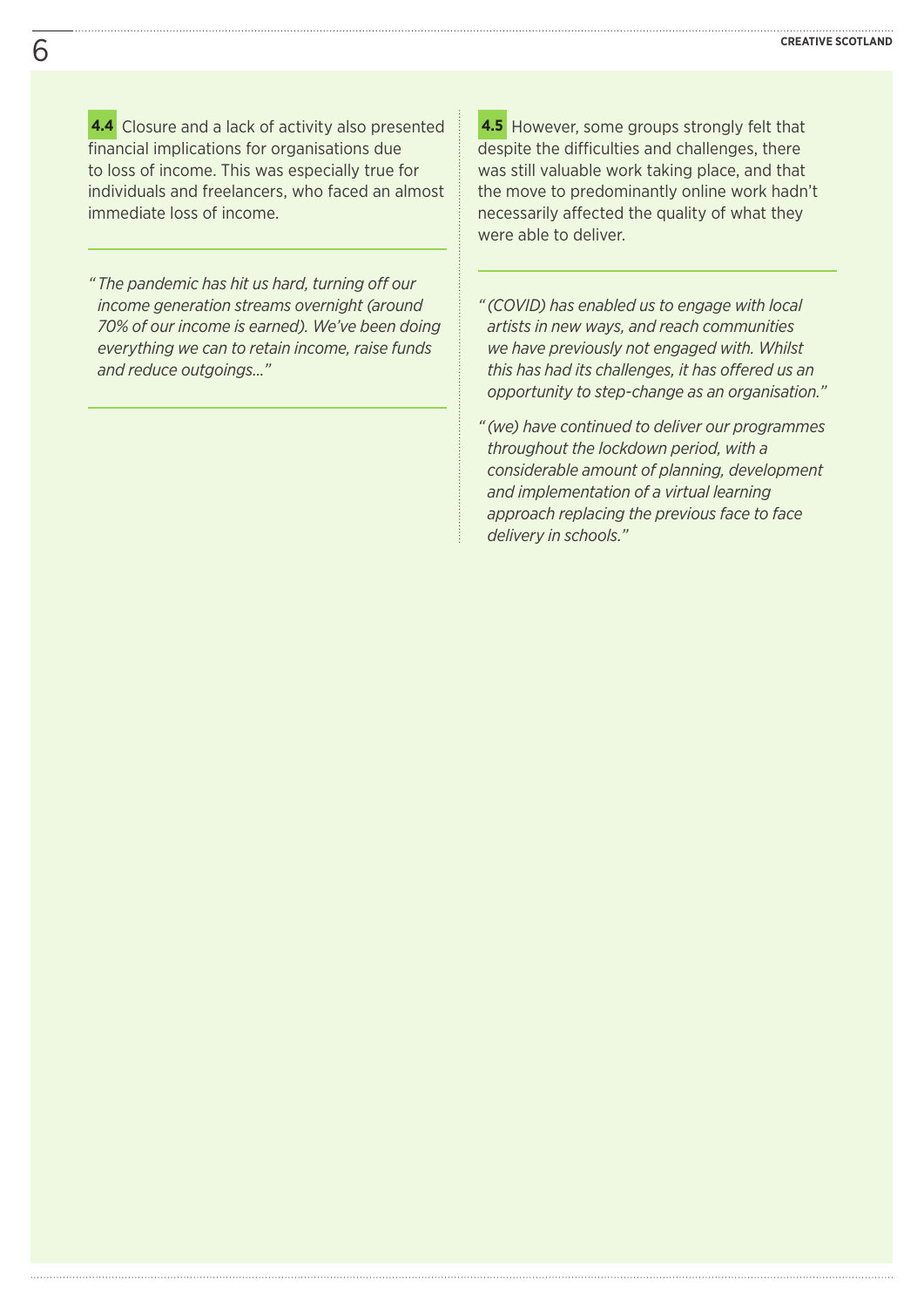## Awareness of COVID-19<br>Issues and their Impact on Children & Young People

**5.1** We asked respondents how they were collecting information on how children and young people they work with have been impacted by COVID-191. 33% became aware of impact through direct discussion

with the children and young people, 28% through direct discussions with the families of children and young people, and 16% from gathering structured feedback **(Table 5.1)**.

### **Table 5.1: 'How you became aware of how Children & Young People you work with have been impacted'**

| How you became aware of how Children & Young People you work<br>with have been impacted | <b>Number of Responses</b> |
|-----------------------------------------------------------------------------------------|----------------------------|
| Observed through direct discussion with the Children & Young People                     | 99                         |
| Direct discussion with the families of the Children & Young People                      | 84                         |
| You have gathered structured feedback (via surveys, online forms etc.)                  | 48                         |
| Other                                                                                   | 72                         |

**5.2** Of the 72 respondents who selected 'Other', cited methods included peer discussion (with teachers, youth workers, public body staff etc.) via online platforms, and social media feedback.

**5.3** Looking at the individual responses, one of the key takeaways was the impact COVID-19 was having on mental health for children and young people due to the stress of lockdown and isolation.

*" The young people we work with have been isolated in their home environments, anxiety has increased and there is a growing sense of uncertainty - what started as something that would eventually be over, has developed into an endless and uncertain saga. There is a sense of frustration and also fear for the future."*

- *" Mental and physical health declining, isolation, boredom, lack of future prospects, motivation low, stress about school, health, family and money."*
- *" …I also found that stress and anxiety within young people was more transparent, and a focus on nurture has to be key when we return."*
- *" Additional family stress/ considerations e.g. Working from home, home-schooling. Changes to childcare and no provisions for EYFS other than paid nursery places. Tension and pressure on families to provide activities and all stimulation- eases with the extension of where one can exercise."*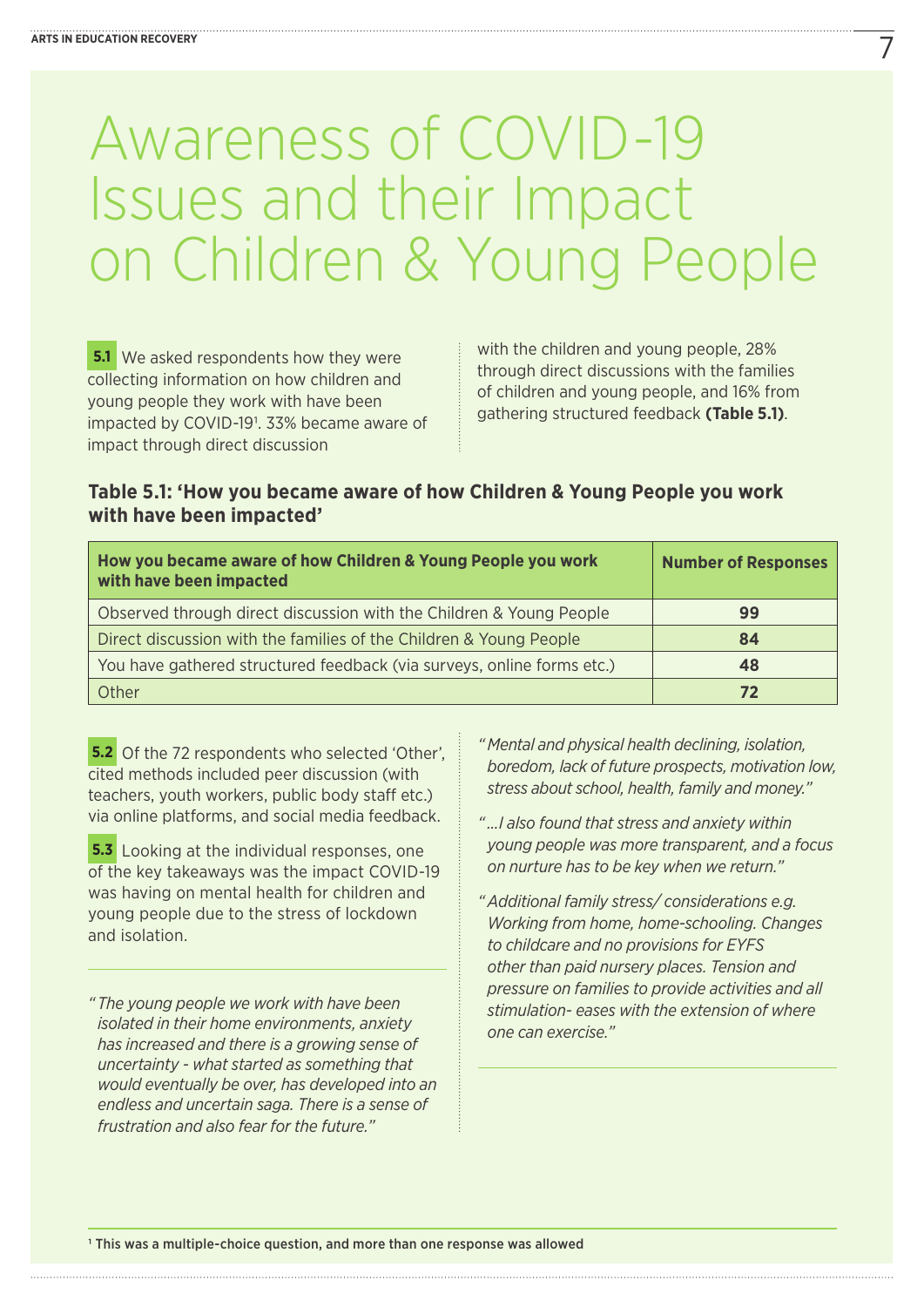**5.4** The impact of not being able to socialise with friends and family was also noted.

- *" A loss in confidence from not seeing friends, engaging in activities such as attending youth theatre and losing the structure of school. Also, the changes to everyday life have been daunting and contributes to this lack of confidence."*
- *" Their mental health and wellbeing have been affected. Their social network has become their world and they have been too bored to connect with others. They have missed seeing us at the centre and feel disengaged from the world."*
- *" Not being able to see friends and family. Not taking part in their usual activities. Most of the young people we have been in contact with are the ones that have been impacted the least - i.e. they are in contact with us, have supportive parents, have internet access etc."*

**5.5** The loss of access to creativity and resources was also acutely felt, with organisations mentioning that while online options were better than nothing, young people were noticeably missing the in-person, physical aspect of learning. Many also noted that this had a more profound impact on young people from disadvantaged backgrounds.

- *" Limited opportunities for creative learning. They have missed out on the social aspect of summer schools, Art Labs and workshops. Young people are out of the habit of attending workshops and Art Labs and it may be difficult to re-establish connections with them."*
- *" No interaction other than online. No access to art resources."*
- *" A lack of routine, pressure from schoolwork, isolation, lack of communication with family and friends, diet and access to nutritional food, lack of motivation, struggles with anxiety and mental health over online engagement, lack of outdoor access."*

**5.6** The respondents felt uniformly that young people were being negatively affected by COVID. However, several also mentioned how well some had adjusted to online life, even if it was clearly no-one's preference. A few groups highlighted how important interactions with cultural programmes had been for many of the young people, and how much value they found in them.

*"They enjoyed the online contact and enjoyed receiving activities, but some young people who lack the confidence to be creative independently took longer to engage in our usual activities. Other young people flourished in the new online environment, supporting their peers and responded by becoming very creative and physically active."*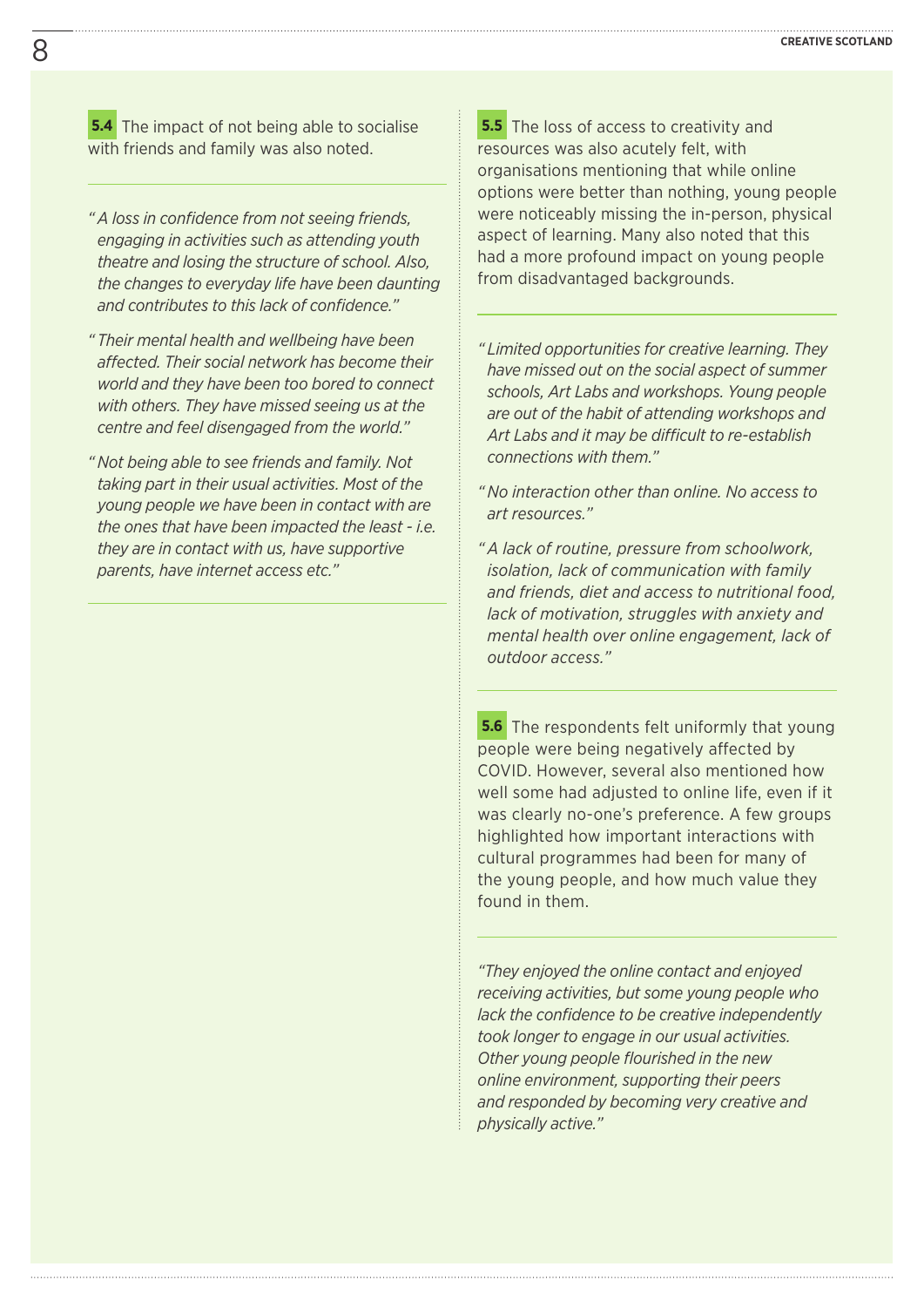# Working in an Arts<br>in Education Context

**6.1** Respondents worked in a wide-range of arts in education contexts prior to COVID-19. Examples include delivery of physical tuition, such as music tuition, workshops and projects in schools, community settings and art galleries, physical drama workshops and performances. Many of the responses provided noted physical classes or workshops carried out in schools, nurseries and higher and further education settings. Several organisations detailed their arts in education programmes for children and young people across a range of artforms and disciplines.

**6.2** When asked whether they plan to work in an 'Arts in Education' context for academic year 2020/21, 97% said that they do.

**6.3** Work to be delivered in 2020/21 ranges in form, across digital, physical, and recorded delivery etc. There are examples of physical and digital workshop delivery that are planned across multiple artforms and disciplines, residencies in schools, planned pre-recording of performances and classes, development of online resources for use in schools and other education settings.

**6.4** Respondents also gave feedback on delivery setting for 2020/21. These ranged across multiple contexts, including early years, additional support needs, primary, secondary, further/higher education, out of school activity and community hubs.

**6.5** Table 5.1 shows the Scottish Local Authority breakdown for 140 'Arts in Education' projects to be delivered in 2020/21. Of those that selected 'Other,' the majority were due to projects being delivered in multiple Scottish Local Authority areas by the same respondent.

| <b>Local Authority</b>       | <b>Number of Responses</b> | <b>Local Authority</b>     | <b>Number of Responses</b> |
|------------------------------|----------------------------|----------------------------|----------------------------|
| Aberdeen City                | 8                          | Midlothian                 | 2                          |
| Aberdeenshire                | $\overline{2}$             | Moray                      | O                          |
| Angus                        | $\overline{3}$             | Na h-Eileanan Siar         |                            |
| Argyll & Bute                |                            | North Ayrshire             | 7                          |
| City of Edinburgh            | 18                         | North Lanarkshire          | $\overline{\mathbf{3}}$    |
| Clackmannanshire             |                            | <b>Orkney Islands</b>      |                            |
| <b>Dumfries and Galloway</b> |                            | Perth & Kinross            | 5                          |
| Dundee City                  | $\overline{3}$             | Renfrewshire               |                            |
| East Ayrshire                | $\overline{2}$             | <b>Scottish Borders</b>    | $\overline{3}$             |
| <b>East Dunbartonshire</b>   |                            | <b>Shetland Islands</b>    | $\mathbf 0$                |
| East Lothian                 | $\overline{\mathbf{A}}$    | South Ayrshire             | $\overline{2}$             |
| <b>East Renfrewshire</b>     | $\Omega$                   | South Lanarkshire          |                            |
| <b>Falkirk</b>               |                            | <b>Stirling</b>            | $\overline{\mathbf{3}}$    |
| Fife                         | $\overline{2}$             | <b>West Dunbartonshire</b> |                            |
| <b>Glasgow City</b>          | 19                         | West Lothian               | $\overline{2}$             |
| Highland                     |                            | Other (please specify)     | 39                         |
| Inverclyde                   | $\overline{2}$             |                            |                            |

### **Table 5.1: Location of Arts in Education Project Delivery in the academic year 2020/21**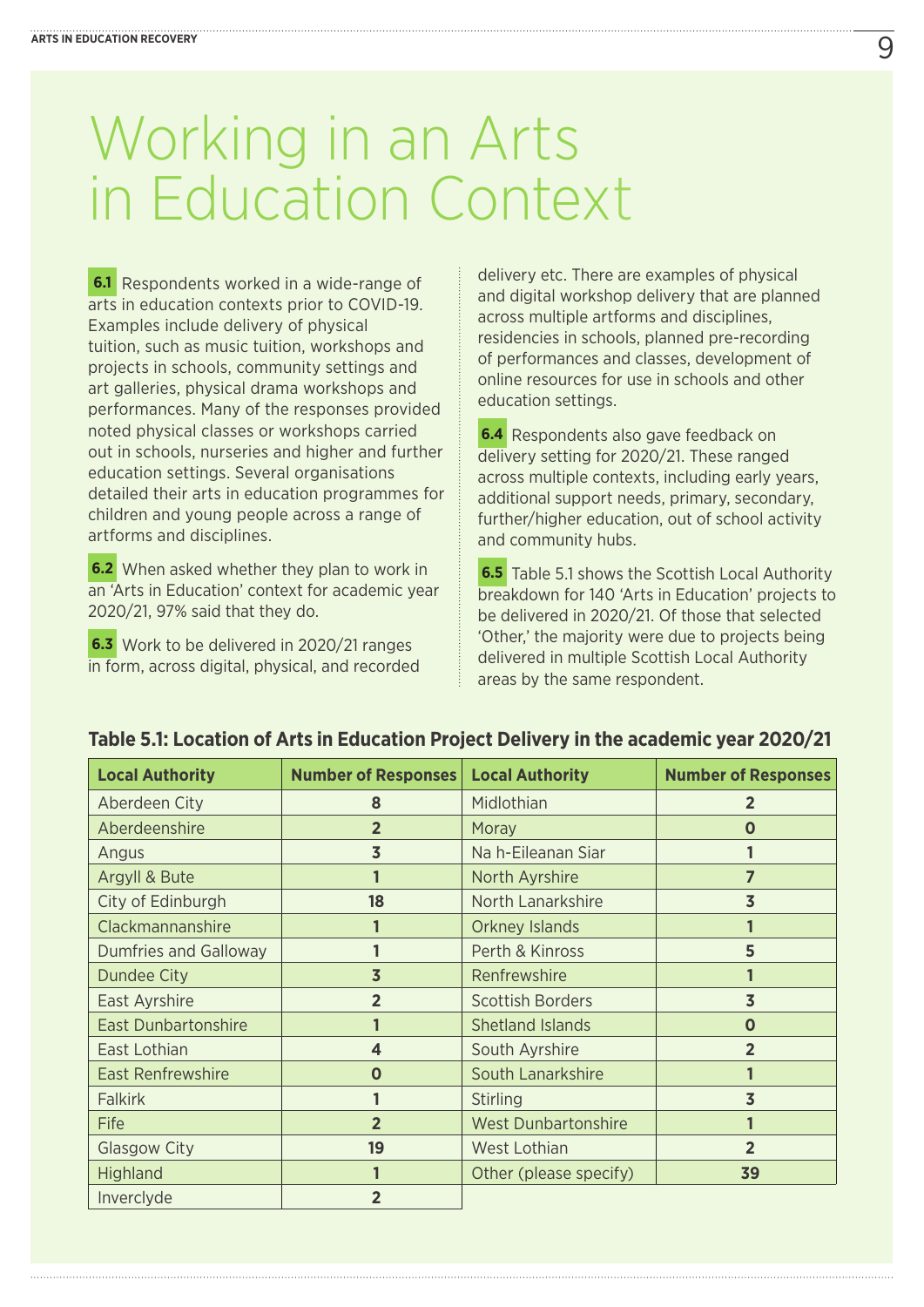**6.6** Table 6.2 shows the age ranges that projects are being delivered to in 2020/21 (from those that responded to the question *'What is the age range of the Children & Young People you are delivering to?'*).

### **Table 6.2: 'What is the age range of the Children & Young People you are delivering to?'**

| What is the age range of the Children & Young People you are delivering to?   Number of Responses |     |
|---------------------------------------------------------------------------------------------------|-----|
| Early Year (0-4 years)                                                                            |     |
| Children (5-17 years)                                                                             | 114 |
| Young People (18-25 years)                                                                        | 15  |

**6.7** Respondents are hoping to work with a range of partners to support delivery of 'Arts in Education' projects in 2020/21. These include:

- Arts and Creative Industries Organisations (charity and non-charity organisations)
- Schools
- Education departments
- Educational psychologists
- Social work
- Care support services
- Public bodies (local authorities, national funders, government etc.)
- ALEOs (Arm's Length Organisations).

**6.8** Whether they intend to deliver 'Arts in Education' projects in 2020/21 or not, respondents were asked what additional activity they could be delivering and working on. Several respondents felt that their existing work and projects could be delivered and extended to other regions.

- *" We could be delivering more of what we are doing currently in Glasgow in other authorities across the central belt and further afield in Scotland."*
- *"We are looking to expand work with hard to reach communities, such as those who are food insecure. We cannot expect young people and families to engage with creative and cultural activities if their basic needs are not being met, which is why we hope to partner with CFINE to ensure they are given the support and necessities to facilitate this…"*

*"Our digital programmes can be sent out to other local authorities and to other schools. We could create a digital program for nursery schools in the future."*

**6.9** Respondents also cited additional utilisation of digital platforms being feasible. This ties back to the view that while challenging, COVID has allowed some practitioners to experiment with new ways of working and opened some new possibilities.

*" I could be teaching online."*

*" I am thinking digitally deliverable performances and activities."*

*" I could provide drama lessons through zoom or any other relevant online platforms."*

*" Online and virtual sessions for schools and young people with other arts partners…"*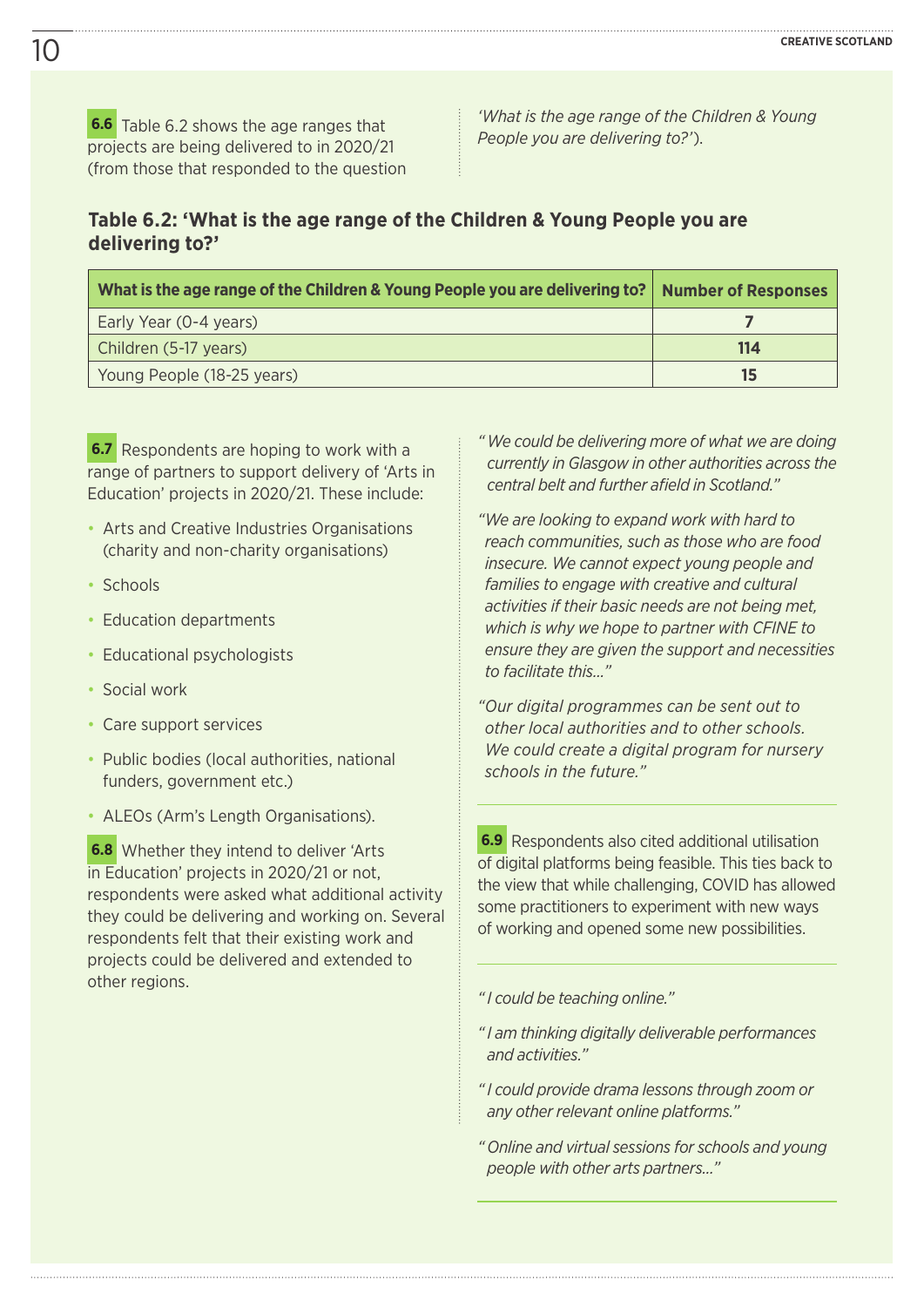**6.10** We asked respondents if they are working with communities or families in a learning context. Table 5.3 shows that 72% of respondents are.

### **Table 5.3: 'Are you working with communities or families in a learning context?'**

| Are you working with communities or families in a learning context? | <b>Number of Responses</b> |
|---------------------------------------------------------------------|----------------------------|
| Yes                                                                 | 96                         |
| - No                                                                | 38                         |

**6.11** We also asked about additional support and resources that may be required to deliver 'Arts in Education' projects and work in 2020/21. Responses included the following:

- Funding (to support staff, for equipment, training etc.)
- Networking and contacts
- Common and shared platforms (e.g. a common online platform across Local Authorities)
- Help in outreach
- Dedicated spaces
- IT resources.